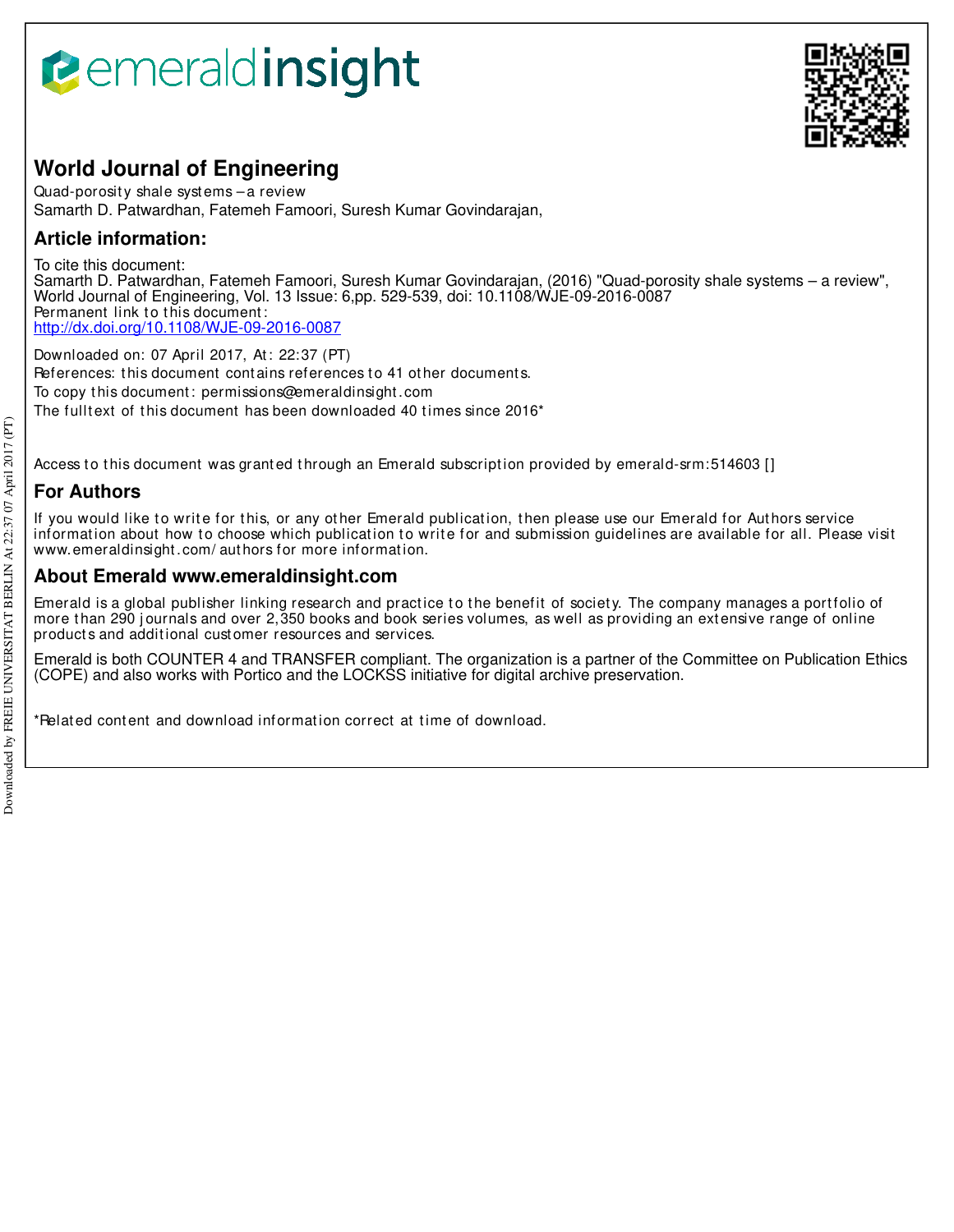# Quad-porosity shale systems – a review

*Samarth D. Patwardhan*

Petroleum Engineering Program, Department of Ocean Engineering, Indian Institute of Technology – Madras, Chennai, India

*Fatemeh Famoori*

Department of Petroleum Engineering, Maharashtra Institute of Technology, Pune, India, and

*Suresh Kumar Govindarajan*

Petroleum Engineering Program, Department of Ocean Engineering, Indian Institute of Technology – Madras, Chennai, India

#### Abstract

**Purpose** – This paper aims to review the quad-porosity shale system from a production standpoint. Understanding the complex but coupled flow mechanisms in such reservoirs is essential to design appropriate completions and further, optimally produce them. Dual-porosity and dual permeability models are most commonly used to describe a typical shale gas reservoir.

**Design/methodology/approach** – Characterization of such reservoirs with extremely low permeability does not aptly capture the physics and complexities of gas storage and flow through their existing nanopores. This paper reviews the methods and experimental studies used to describe the flow mechanisms of gas through such systems, and critically recommends the direction in which this work could be extended. A quad-porosity shale system is defined not just as porosity in the matrix and fracture, but as a combination of multiple porosity values.

**Findings** – It has been observed from studies conducted that shale gas production modeled with conventional simulator/model is seen to be much lower than actually observed in field data. This paper reviews the various flow mechanisms in shale nanopores by capturing the physics behind the actual process. The contribution of Knudson diffusion and gas slippage, gas desorption and gas diffusion from Kerogen to total production is studied in detail.

**Originality/value** – The results observed from experimental studies and simulation runs indicate that the above effects should be considered while modeling and making production forecast for such reservoirs.

**Keywords** Flow mechanisms, Multiple porosity, Reservoir characterization, Shale reservoirs

Paper type Research paper

#### 1. Introduction

With the increasing energy consumption throughout the world, it is unlikely that the rate at which conventional hydrocarbons are produced is going to be able to match the demand. The estimates of world energy supply and demand have shown that the total demand in energy will increase by one-third from 2010 to 2035. Additionally, because of environmental concerns with oil and the risks posed due to geopolitical reasons, most countries are looking toward natural gas as the energy solution of the future; natural gas being the cleanest energy resource used so far (World Energy Outlook, 2012). In fact, the USA saw a decrease in their gas imports in 2007 for the first time since the 1970s when a production surge was brought on by shale gas exploitation and that trend has continued. With the discovery of shale gas reservoirs, many energy-hungry but resource-deprived countries are lining up to replicate the shale success story; most notably China, Australia, India and Latin America.

Appalachian Devonian shale was the first shale reservoir found in the state of New York in 1821 (Lancaster *et al.*, 1996)

The current issue and full text archive of this journal is available on Emerald Insight at: **www.emeraldinsight.com/1708-5284.htm**



World Journal of Engineering 13/6 (2016) 529–539 © Emerald Group Publishing Limited [ISSN 1708-5284] [DOI 10.1108/WJE-09-2016-0087]

and by the early 1990s, the number of wells that were drilled in it was in the order of thousands. It was only with the advent of the coupled technologies of horizontal drilling and hydraulic fracturing that the production started proving to be economical. Gas production from shale reservoirs has contributed immensely to the USA becoming a net gas exporter since 2012, besides reducing its energy dependency on foreign oil. The gas from shale reservoirs, being environmentally friendly and technically recoverable, has led to several countries looking to explore for shale gas on their own shores.

Because of the lessons learnt over the past two decades, drilling and completion practitioners may have gone beyond the early learning curves, but when it comes to an understanding of transport mechanisms within such reservoirs, a steep curve awaits researchers. Significant amounts of work have been done by researchers, when it comes to characterizing a shale reservoir accurately, and aptly describing the transport mechanisms by which gas gets transported within them. Knudsen diffusion within the existing nanopores, followed by desorption, followed by viscous flow within the existing natural and hydraulic fractures, define the flow regimes in such reservoirs. This detailed characterization of the various transport mechanisms is because of the existence of multiple porosity systems within the reservoir. When shale reservoirs are hydraulically

Received 25 September 2016

Accepted 25 September 2016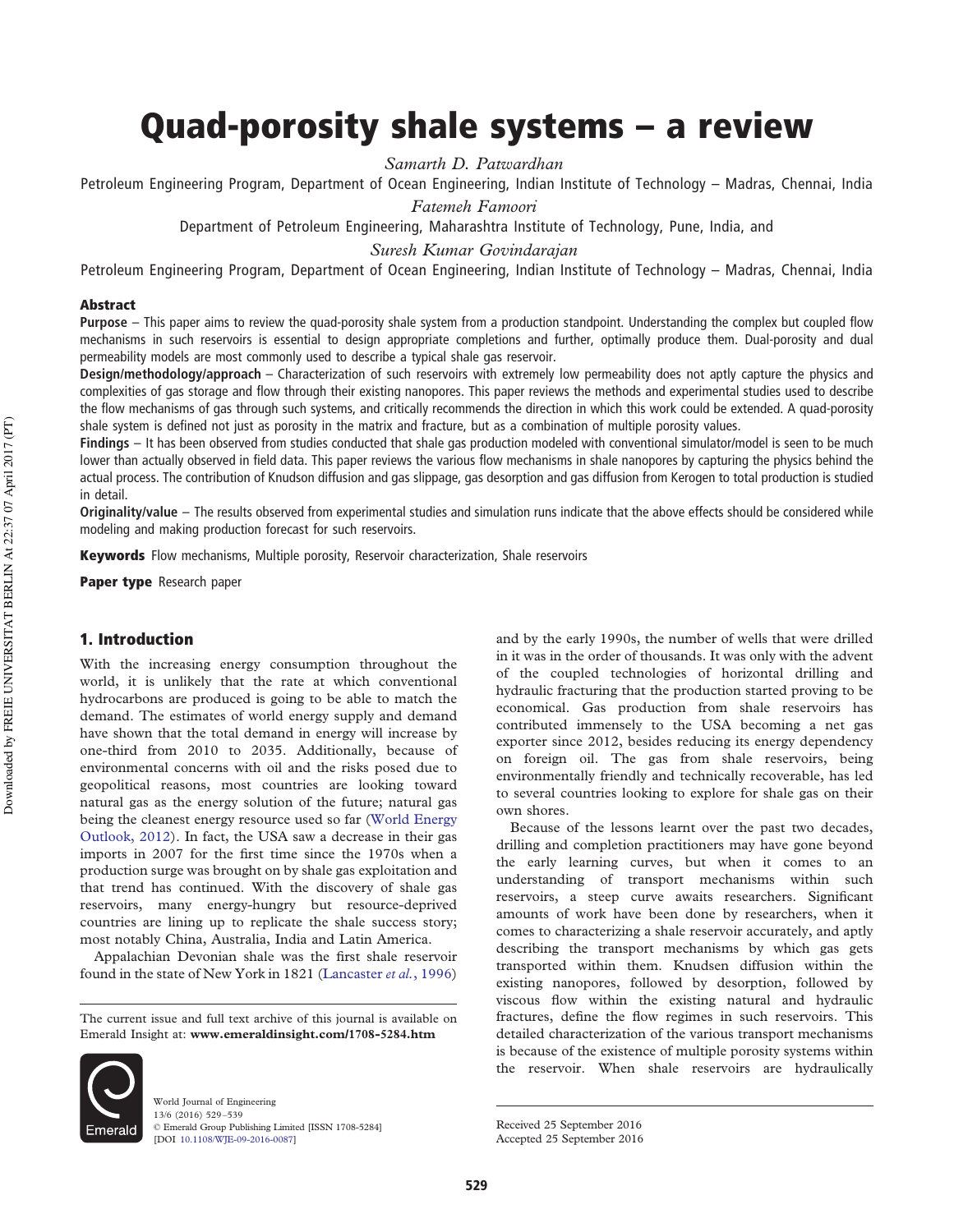fractured, the stimulated reservoir volume adds to the already existing spatial heterogeneity within such reservoirs, thereby making them even more difficult to characterize. An advanced model was constructed (Yan *et al.*, 2015) that allows the simulation of an arbitrary number of porosity types which accurately capture the transient flow in the matrix, which otherwise is not possible with the dual-porosity models that are used to characterize such reservoirs. It has been seen that the multiple-porosity models that have been developed show a good match with the single-porosity models, and the application of matrix subdivisions further increases their accuracy. Lopez and Aguilera (2013) have introduced a quintuple-porosity system for shale gas reservoirs, which discuss the importance of characterizing a shale gas reservoir into multiple porosity types, and the corresponding transport mechanisms within them. Real data from Devonian gas shales are used to illustrate the effect of free gas, adsorbed gas and dissolved gas in a material balance cross-plot of P/Z vs cumulative production. They further conclude that the original gas in place (OGIP) computed without considering additional porosities is less than that computed by considering multiple porosity types in such reservoirs. Work has been done (Hinkley *et al.*, 2013), where all the capabilities of available reservoir simulators were exhausted to explore the advantages and disadvantages of simulating unconventional reservoirs like shales, using one-, two-, three- and four-porosity systems, along with their corresponding flow mechanisms. The authors conclude that the quad-porosity model gave an excellent match with the field data, and Knudsen diffusion and the slip flow phenomenon had a significant impact on both the matrix permeability and gas production. Also, a petro-physical model was built for shale reservoirs (Lopez and Aguilera, 2014), which allows for the quantification of storage capabilities through a determination of adsorbed porosity, organic porosity, inorganic porosity and hydraulic fracture porosity. The authors further used data recognition techniques to delineate various flow regimes, which compared wells against laboratory data. Results from the petro-physical model confirmed that the quantification of all these porosities is important for the numerical simulation of shale reservoirs.

In such reservoirs, the scales of the fractures are of importance. The natural fractures are on an entirely different scale, as compared to the created hydraulic fractures, thereby affecting the fluid flow through them. A new methodology has been presented by researchers (Legrand *et al.*, 2016), by which they extended the single-fracture-scale dual-porosity models to situations with higher scales. They further investigated the optimum methodology required for the transfer of fluids between different fracture scales.

It is because of the heterogeneity-like fractures, barriers and faults present within such reservoirs, that production becomes difficult. Work has been done, in which such heterogeneities were modeled and responses on the production profile were observed. Zhang *et al.* (2016) have discussed the problems faced when conducting a successful steam-assisted gravity drainage (SAGD) process, when interbedded shales are encountered, as the success of an SAGD process is much more common in a homogeneous reservoir, than in a heterogeneous one. Furthermore, because of the complex fracture network and multiple porosity types within shale *Volume 13 · Number 6 · 2016 · 529 –539*

reservoirs, it is very difficult to interpret the pressure transient through such reservoirs. Teng *et al.* (2016) have presented a semi-analytical model to study the pressure behavior in such reservoirs, which considers the multiple transport mechanisms that are prevalent in shale reservoirs. Flow regimes are identified using the proposed model.

#### 2. Background

Generally speaking, reservoir and stimulated reservoir volume (commonly called SRV, calculated as a function of fracturing fluid volume injected) is modified to match production data (without much physical support) (Aguilera, 2010). Additionally, a significant amount of shale gas research has focused on understanding and improving the hydraulic fracturing in shale gas production, and comparatively less work has been done concerning the understanding of the flow mechanisms in shale gas matrices (Andrarde *et al.*, 2010). Modeling and simulation of unconventional reservoirs provide us with an approach to study reservoir flow mechanisms and improve production foresight. Shale gas reservoirs are known to be complex systems composed of quartz, pyrite, clay minerals and organic matter known as kerogen (Sondergeld *et al.*, 2010). Several authors (Wang and Reed, 2009; Apaydin *et al.*, 2012; Yan *et al.*, 2016; Patwardhan *et al.*, 2014) have described shale reservoir structures consisting of four porosity types, namely, inorganic matrix, organic matrix, natural fractures and hydraulically induced fractures. Inside the organic matter, kerogen consists of two parts: porous space and kerogen bulk (Javadpour, 2009). For the accurate computation of the OGIP, it is critical that porosity in all of these individual subcategories is considered. This accurate characterization of shale systems helps in correctly identifying the contributions of the individual flow mechanisms, as well as in assisting better forecasting of the recovery.

#### **2.1 Conventional methods**

Conventionally, dual-porosity models have been used to model naturally fractured reservoirs, where all fractures are assumed to have identical properties (Apaydin *et al.*, 2012). Many dual-porosity models have been developed (Warren and Root, 1963) using the sugar cube model in which a matrix provides the storage while fractures provide the flow medium. The model assumed a pseudo-steady-state fluid transfer between matrix and fractures. Since then, several models have been developed mainly as a variation of the Warren and Root (1963) model assuming different matrix-fracture fluid transfer conditions (Freeman *et al.*, 2010). However, to assume that all the fractures have similar properties, such as aperture, flow capacity, etc., would be a highly erroneous assumption, and the existing heterogeneity in them needs to be considered. Such assumptions, in the cases of hydraulic fractures, can lead to incorrect productivity estimates. Thus, triple-porosity (organic matrix, inorganic matrix and natural fractures) and quad-porosity models have been developed as more realistic efforts to capture reservoir heterogeneity (Wu *et al.*, 2004). In petroleum literature, however, the first triple-porosity model was introduced by Abdassah and Ershaghi (1986). Two sub-models were considered: the strata model and the uniformly distributed blocks model. In both of these, two matrix systems have different properties and the fluid is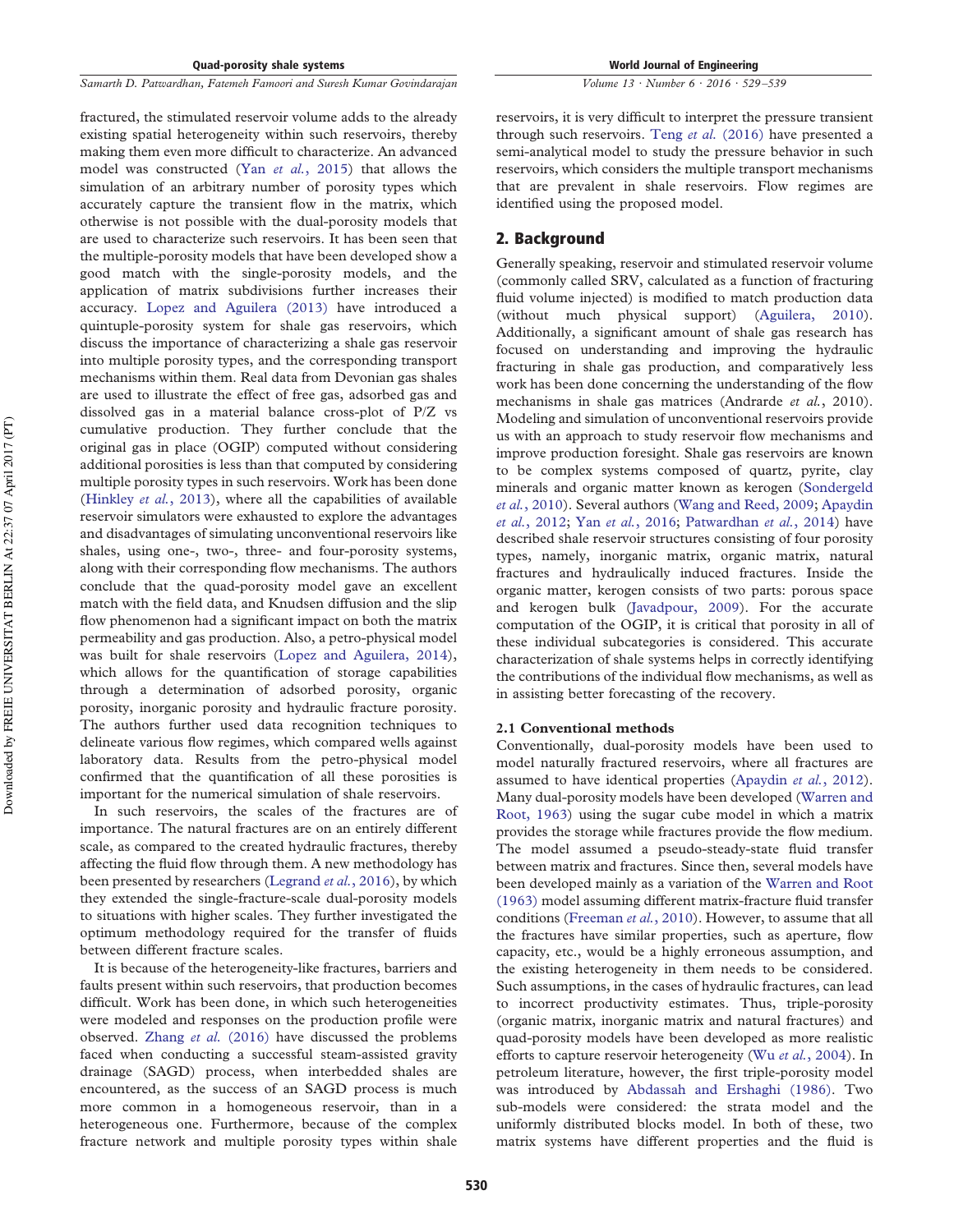flowing to a single fracture, which has considerably different properties, under gradient (unsteady state) as inter-porosity flow.

#### **2.2 Triple porosity methods**

Al-Ghamdi and Ershaghi (1996) were the first to introduce the dual-fracture triple-porosity model for a radial system. Their model consisted of a matrix and two fracture systems, a more permeable macrofracture and a less permeable microfracture. Two sub-models were presented by them. The first is similar to the triple-porosity layered model where microfractures replace one of the matrix systems. The second is where the matrix feeds the microfractures under pseudo-steady-state flow, which in turn feeds the macrofractures under pseudo-steady-state flow conditions as well. The macrofractures and/or microfractures act as conduits through which fluid flows to the well. Lui (1981) presented a radial triple-continuum model, in which the system consists of fractures, a matrix and cavity media. Only the fractures feed the well, but they receive flows from both the matrix and cavity systems under pseudo-steady-state conditions. Unlike previous triple-porosity models, the matrix and cavity systems are shown to be exchanging flow (under pseudo-steady-state conditions), and thus, it is called a triple-continuum model. Wu *et al.* (2004) used the triple-continuum model for modeling the flow and transport of tracers and nuclear waste in the unsaturated zone of the Yucca Mountains. They represented the system consisting of large fractures, small fractures and a matrix. The authors further validated the analytical solution with numerical simulation for an injection well injecting at a constant rate in a radial system. In addition, they demonstrated the usefulness of the triple-continuum model for estimating reservoir parameters. All the previous models considered pseudo-steady-state flow in the system, until Dreier *et al*. (2004) improved the triple-porosity, dual-fracture model originally developed by Al-Ghamdi and Ershaghi (1996) by considering transient flow conditions between microfractures and macrofractures. However, the flow between a matrix and a microfracture is still considered to be in a pseudo-steady-state condition. His work emphasized the development of a new quadruple-porosity sequential feed and simultaneous feed models. He addressed the need for nonlinear regression to match well test data and estimated reservoir properties in the case of the quadruple-porosity model. Later, a triple-porosity model for shale gas reservoirs was described (Al-Ahmad and Wattenbarger, 2011), in which fractures were considered to have different properties and hence the triple-porosity model was introduced consisting of porous media, less permeable microfractures and more permeable macrofractures. Haghshenas *et al.* (2013) presented a conceptual model with multi-porosity and multi-permeability for fluid flow in shale play. They considered three different configurations for fluid flow through triple-porosity systems (organic matter, inorganic matter and natural fractures). They further proposed a triple-porosity system to characterize a shale system better. Results indicated that the non-Darcy flow component had a significant effect on production behavior in such reservoirs. This effect included additional pressure drop, leading to a loss

#### *Volume 13 · Number 6 · 2016 · 529 –539*

in productivity from the completed wells. Hudson's (2011) work used a multi-porosity, multi-permeability model in the commercially available reservoir simulation tool, computer modelling group (CMG)-GEM, incorporating the structural details of a typical shale reservoir. With the result from microscopic petro-physical studies such as scanning electron microscopy (SEM), transmission electron microscopy (TEM), etc., the model represented three different permeability conduit networks, including an organic matrix, an inorganic matrix and natural fractures. Three separate configurations were used to investigate the connectivity among the three porous systems, and the impact of each configuration on the expected oil recovery was evaluated. In the first configuration, the organic matter was assumed to be the main gas-bearing porosity system of the shale matrix and the only flow conduit to the natural fractures. Pores within the organic matter were filled with gas and much of the water was likely to be adsorbed on and associated with the surface of clay minerals. In this configuration, the inorganic porosity was assumed to be saturated with water. Under this assumption, the flow was assumed to come only from the organic network feeding the natural fractures. In the second configuration, the organic and inorganic matters simultaneously fed to the natural fractures, and, in the third one, organic porosity fed the inorganic porosity system and inorganic porosity fed the natural fractures. These three configurations are as shown in Figure 1.

#### **2.3 Quad-porosity methods**

Swami and Settari (2012) first described a quad-porosity system and developed a theoretical model for shale gas reservoirs. They further segregated the porosity as four storage mechanisms, namely, free gas in natural fractures, free gas in a nonporous organic matrix, adsorbed gas and gas dissolved in kerogen. However, the model only considered two porosities: natural fracture and organic matrix. Knudson diffusion and slip flow were taken into account through the incorporation of apparent permeability. In their work, a shale reservoir was represented by the quadruple-porosity system which was first introduced by Aguilera (2010) and Andrade *et al.* (2010, 2011), namely, as organic and inorganic matrix and natural and hydraulic fractures. Hudson (2011) analyzed the gas transport in shale reservoirs with an explicit differential model. The simulation of Hudson's (2011) work, based on a quad-porosity system, was implemented using a commercial

Figure 1 Conceptual model of three pore-connections configurations



**Notes:** (a) Configuration 1; (b) Configuration 2; (c) Configuration 3 Source: Haghshenas et al. (2013)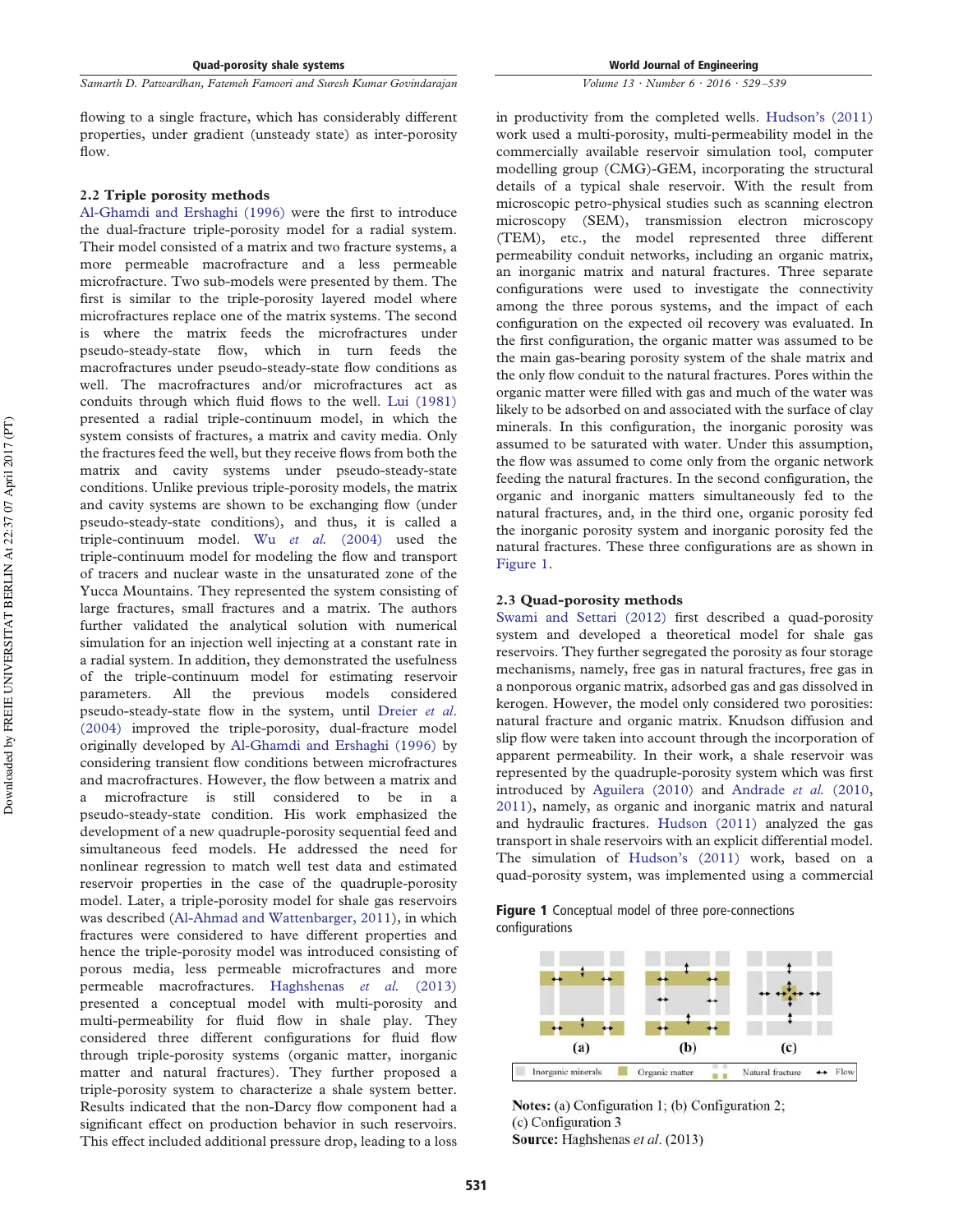reservoir simulator. The differential equations were derived from a conservation approach and were solved with the help of finite difference approximation which was included in the simulator. Patwardhan *et al.* (2014) described the production history and pressure distribution in shale reservoirs based on a quad-porosity model. The gas transport in porous media was described using the effect of slip flow, Knudson diffusion and Langmuir desorption, and the simulations were carried out using CMG-GEM. According to the results, considerable differences in well productivity and pressure transients were observed when reservoirs were modeled as quad-porosity systems. Also, emphasis was laid on the fact that accurate and appropriate characterization of such reservoirs is important for the estimation of their production potential and for forecasting-related economic scenarios.

#### 3. Flow mechanisms

Traditionally, shale gas reservoirs have been represented as a dual-porosity, dual-permeability system, and it has been perceived (Boyer *et al.*, 2006) that in such reservoirs, gas is stored only in pores' spaces (matrix and natural fracture) and adsorbed on pores' surfaces. However, with recent visualization and measurement techniques, additional gas has been found to be dissolved in organic matter as well. Many studies have shown that in shale gas reservoirs, natural gas is generated from organic matter; hence, compositional variation in organic matter makes such reservoirs highly heterogeneous (Javadpour, 2009). Therefore, a conventional dual-porosity system cannot be used for accurately describing such systems. Sondergeld *et al.* (2010) stated that the porosity that occurs within organic matter, pyrite and minerals exists in the form of microcracks. Therefore, advanced reservoir engineering methods are necessary to model gas flow in shale reservoirs. Conventional methods, using Darcy's law, underestimate actual production from shale (Lu *et al.*, 1995; Freeman *et al.*, 2010; Javadpour, 2009; Shabro *et al.*, 2011; Ambrose *et al.*, 2010).

Javadpour (2009) stated that gas flow in nanopores cannot be described simply by the Darcy equation. Processes, such as Knudson diffusion and slip flow at the solid matrix, separate gas flow behavior from Darcy-type flow. Conventional methods note that the amount of gas dissolved in kerogen bulk is negligible and further to that, even if there is any gas at all, the rate of diffusion is extremely low, thereby making this quantity even more insignificant. Figure 2 compares the pore distributions in conventional and unconventional shale reservoirs.

Figure 2 Pore distribution of conventional and shale gas reservoirs



Notes: (a) Conventional; (b) shale gas Source: Javadpour (2009)

*Volume 13 · Number 6 · 2016 · 529 –539*

As shown in Figure 2, the number of nanopores is seen to be higher in unconventional shale gas reservoirs. The diameter of pores in shale gas sediments ranges from nanopores to a few micropores.

#### 4. Impact of shale gas physics in gas production

Understanding the physical aspect of gas production from shale gas sediments is important for reservoir development and production optimization. Javadpour *et al.* (2007) presented a research study of shale gas reservoirs, in which the research was divided into experimental and theoretical studies. From experimental research, pores' size distribution and characteristics coefficients, such as the permeability and dispersion coefficients, have been determined, and from theoretical modeling, the flow and desorption in nanopores were studied. Combining these two studies led to better shale gas sediment characterization for deliverability analysis and reserve forecasting. Figure 3 shows the spider diagram of the study undertaken.

In the study, the authors presented the experimentally obtained permeability values of 152 samples from several reservoirs with pore-sized distribution of several shale gas samples at a specific 6,000 psi mercury injection pressure, as well as desorption data for a representative shale sample. In the theoretical section, descriptions of gas flow in nanopores and gas evolution curves using probability density functions were presented. From these results, the authors stated that gas storage and flow in shale gas sediments are a combination of different controlling processes. Gas is stored as compressed gas in pores, as adsorbed gas in the pores walls and as soluble gas in solid organic materials, i.e. kerogen and clays. Gas flows through a network of pores with different diameters ranging from nanometers (nm =  $10^{-9}$ ) to micrometers ( $\mu$ m =  $10^{-6}$ ). In shale gas systems, nanopores play two important roles:

1 For the same pore volume, the exposed surface area in nanopores is larger than in micropores. This is because the surface area is proportional to 4/d where d is the pore diameter. This large area lets large volumes of gas desorb from the surface of the kerogen in nanopores. Therefore,



Figure 3 Spider diagram of experimental and simulation work undertaken

Source: Javadpour et al. (2007)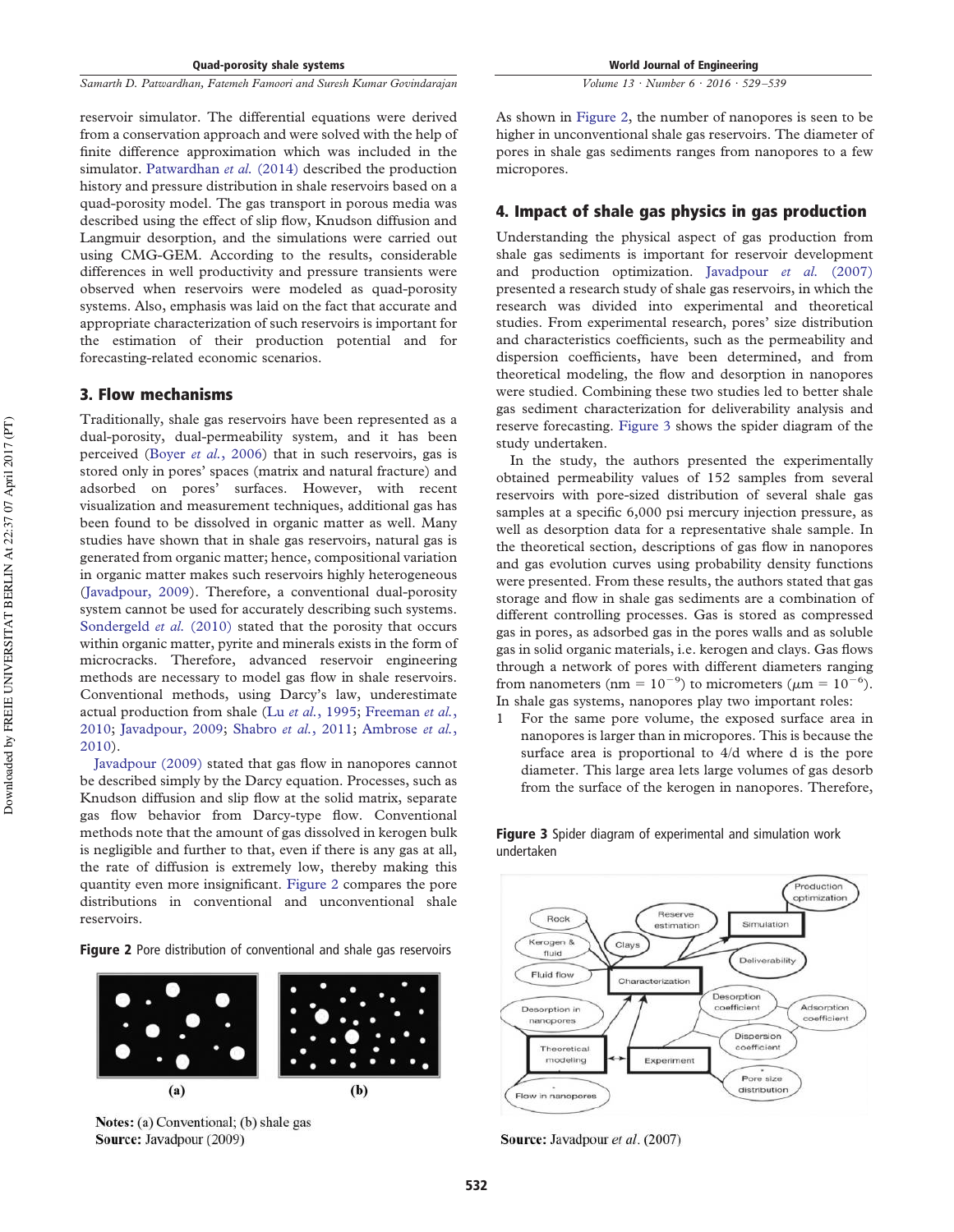*Volume 13 · Number 6 · 2016 · 529 –539*

*Samarth D. Patwardhan, Fatemeh Famoori and Suresh Kumar Govindarajan*

a higher mass transfer of gas molecules occurs inside the bulk kerogen.

2 Gas flow in nanopores is different from Darcy's law, which has been discussed in an earlier section.

#### 5. Theory and model development

With the current knowledge and advancements, it is possible to look at such reservoirs at nanoscales. Figures 4 and 5 show scanning electron microscope (SEM) images for different

Figure 4 SEM images of shale gas reservoirs showing the location of pores and kerogen



Source: Loucks et al. (2009)

Figure 5 SEM images of shale gas reservoirs



Source: Ambrose et al. (2010)

shale samples. As can be seen from the sections in red circles, the reservoir matrix is composed primarily of clay/silica, organic matter and some mineral like feldspar. It is important to note that all the pores are exclusively located inside the kerogen.

Figure 6 shows the simplified view of shale gas reservoirs at different scales. At the nano- and molecular scale, it is depicted that gas is present as free gas (compressed) in the pore spaces, adsorbed at the pore walls and also diffusing out from kerogen. Studies (Javadpour, 2009) have confirmed that the amount of gas dissolved in the kerogen is negligible and furthermore, the rate of diffusion is extremely low, making this quantity even more insignificant. Based on the work (Javadpour, 2009; Swami and Settari, 2012) presented that was based on classic continuous accumulation, shale gas is a self-sourcing rock and, over the geological period of time, the organic matter gets converted into gas and builds up pressure in the system. This gas is liberated into the nanopores and is stored as free/compressed gas and is also adsorbed on the pore walls. The authors theorized that the kerogen has to be saturated with gas at a particular pressure before it can be able to liberate gas into the pores. In the laboratory, it may be practically impossible to determine gas solubility in kerogen at particular pressures and temperatures. Hence, in their work, corresponding values of bitumen were used. It is known that bitumen is the product of kerogen diagenesis, hence making it very similar to bitumen, chemically speaking. Therefore, in their work, because of the lack of data on kerogen, the authors used the saturation and diffusivity constant values corresponding to bitumen.

Figure 6 From micro- to nanoscale



Source: Javadpour et al.  $(2007)$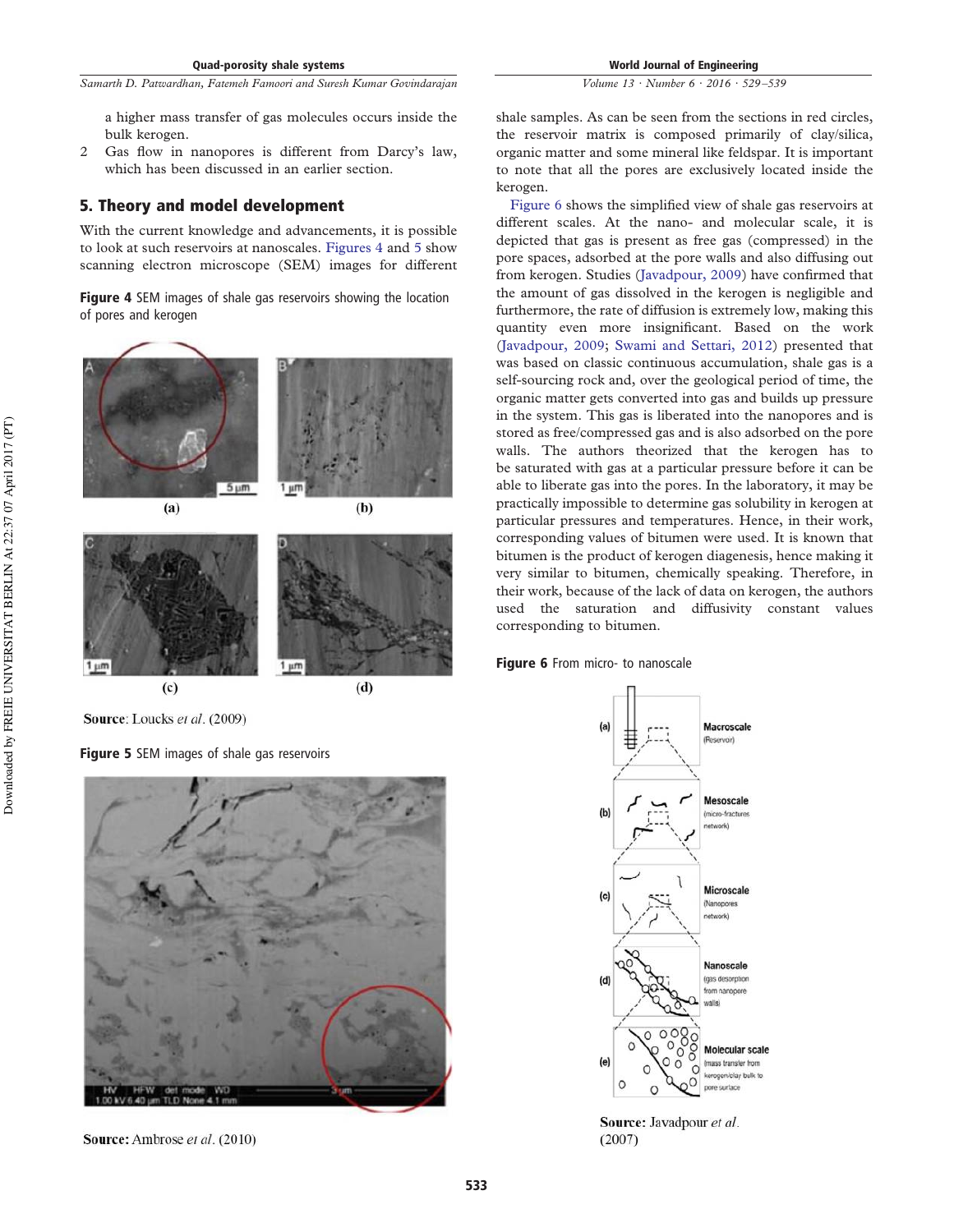#### 6. Sub-systems of the quad-porosity

In this section, a detailed description of various aspects of shale gas reservoirs is emphasized. The four porosity systems within the shale gas reservoir consist of organic and inorganic matter, along with natural and hydraulic fractures. Adsorption/desorption is observed from organic pores and diffusion from organic matter (kerogen) takes place.

#### **6.1 Inorganic matrix**

A mineral matrix or inorganic matrix, because of its composition of clay minerals, silica, etc., shows significantly small pore size, in the order of micrometers (Moghanloo *et al.*, 2013). Hence, in this case, viscous flow is not the dominant gas transport mechanism. Additionally, mechanisms such as slip flow and Knudson diffusion are too significant to be ignored. Several authors (Swami and Settari, 2012; Swami *et al.*, 2013) have proposed that inorganic pores are in the range of micropores, while flow within the inorganic matrix can be represented by viscous flow. These two observations are in conflict with each other, and experimental validity would be required to assess the actual flow condition.

#### **6.2 Organic matrix**

In the organic matrix, the pores' sizes are in the range of nanopores, and the gas transport deviates from viscous flow behavior. Hence, non-Darcy flow mechanisms such as slip flow and Knudson diffusion should be taken into account. Additional mechanisms are considered in the definition of apparent permeability (Civan, 2010; Javadpour, 2009; Swami and Settari, 2012).

The following equations define the diffusion component of the shale gas transport mechanism:

For Knudson diffusion and slip flow, the corrected equation is as follows:

$$
K_a/K_D = F_K + F_S \tag{1}
$$

Where  $\mathrm{F_{K}}$  is the factor because of Knudson diffusion and  $F_{S}$  is the factor because of slip flow:

$$
F_{K} = C_{1} \frac{\mu M D_{K}}{RT \rho} \frac{8}{r^{2}}
$$
 (2)

Where  $C_1$  is a conversion factor, and  $\rho$  is the gas density:

$$
F_S = 1 + C_2 \left[ \left( \frac{8\text{HRT}}{\text{M}} \right)^{0.5} \frac{\mu}{\text{pr}} \left( \frac{2}{\alpha} - 1 \right) \right]
$$
 (3)

Where  $\mathrm{C}_2$  is another conversion factor, and  $\alpha$  is the tangential momentum accommodation coefficient. The value of  $\alpha$  varies, theoretically, from 0 to 1, depending on the wall surface smoothness, the gas type, temperature and pressure. Javadpour *et al.* (2007) suggested that the value of  $\alpha = 0.8$ . The Knudson diffusion factor  $D_K$  is defined as:

$$
D_{K} = \frac{2r}{3} \left(\frac{8RT}{\pi M}\right)^{0.5} \tag{4}
$$

Diffusion flow becomes a function of pressure gradient instead of compositional gradient by the assumption of single-phase

#### *Volume 13 · Number 6 · 2016 · 529 –539*

flow. The velocity in the x-direction because of the single component diffusion can be expressed as:

$$
v_{D} = \frac{M_{g}D_{K}}{\rho_{g}} \frac{\partial c}{\partial M}
$$
 (5)

The molar concentration for single-phase flow can be expressed as:

$$
v_{D} = \frac{M_{g}D_{K}\partial p}{\rho_{g}RT \partial x}
$$
 (6)

#### **6.3 Natural and hydraulic fractures**

Gas transport within natural and hydraulic fractures is modeled by considering viscous flow and Darcy's law (Al-Ahmed *et al.*, 2011). The viscous flow of free gas is modeled by Darcy's law and is the assumed transport mechanism in hydraulic fractures. Hydraulic fractures are placed in shale reservoirs to connect with a larger section of the reservoir. When fractures are placed, they connect with the natural fractures, and create a pathway for the gas to flow to the wellbore.

#### 7. Discussion

Over the past few years, several studies have been undertaken to try to provide a better understanding of shale gas production forecasting and gas transport within organic nanoporous media. They all provide innovative alternatives to unconventional methods, and the main differences between these models are related to methods considered in characterizing the total quad-porosity shale gas system. Each one of these studies is summarized briefly in the following table. In this section, a critical analysis of the existing formulations has been undertaken with a view to identify similarities and differences between them.

From Table I, it is clear that these mentioned authors with different approaches have proved that shale gas reservoirs should be characterized as multiple-porosity systems, to predict accurately from it. In a study (Hudson *et al.*, 2012), it has been assumed that each porosity system has different physical properties. Organic matrix has gas-wet nanopores with adsorptive properties and the inorganic matrix has an ultra-low permeability that is most likely water-wet but could have more complex wettability. Two alternative approaches for describing gas transport in shale have been suggested, namely, a lumped tank model and a continuum model. The lumped tank model treats the porosity systems within shale as tanks interacting with each other such that, the relevant physical phenomena, such as adsorption, are described by rate equations. The continuum approach describes gas transport in a manner analogous to the methods used by commercial simulators. Comparison has been made between these two models and the new proposed model by Hudson *et al.* (2012), which shows the inherent complexities of transport processes occurring in shale gas reservoirs. The tank model approach is a rapid simulation of reservoir production and can be accomplished without knowing the details of the reservoir. However, a history match must be made using production history. Therefore, they proposed the lump tank model as the better approach to simulate such reservoirs. Forecasting a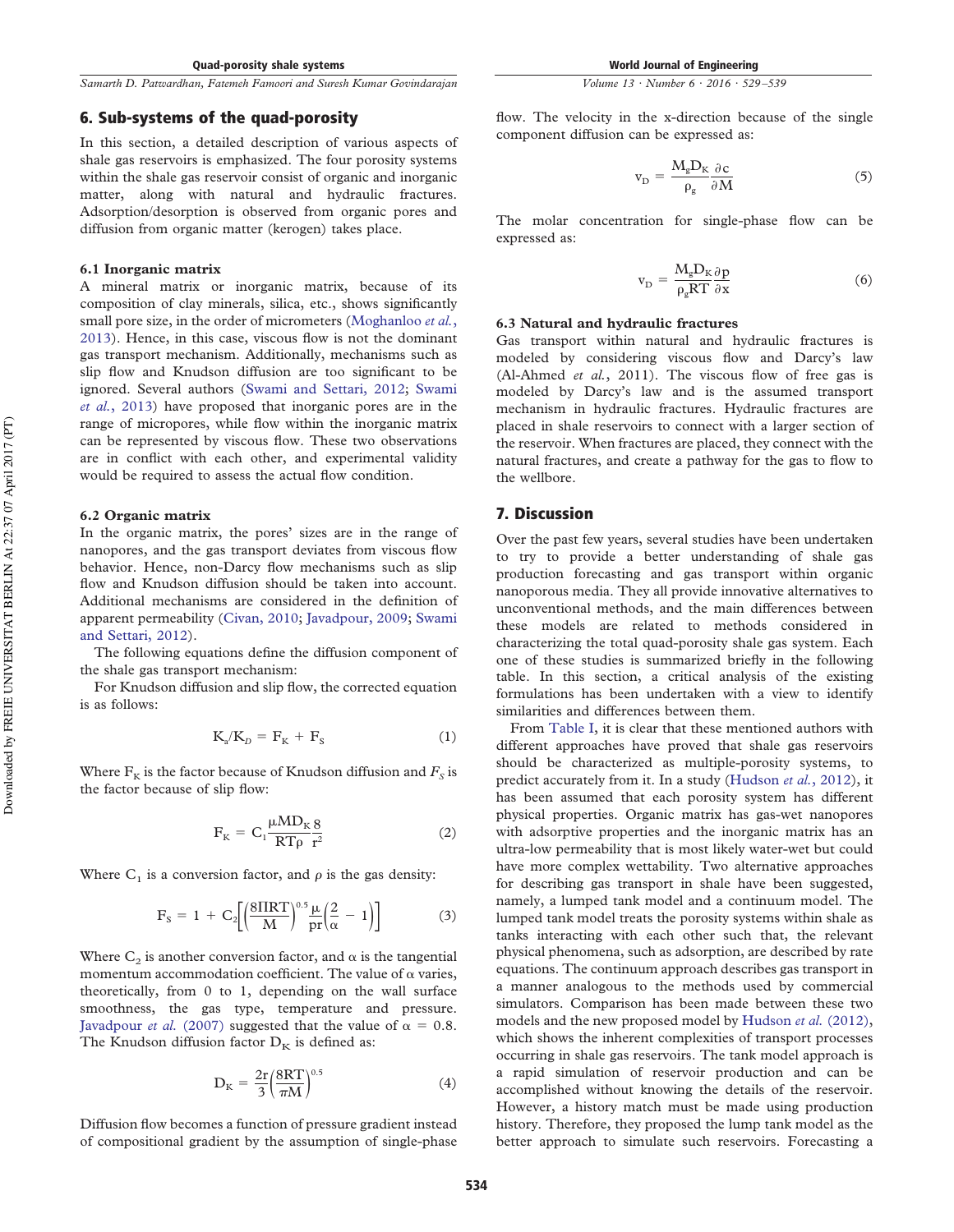World Journal of Engineering

*Volume 13 · Number 6 · 2016 · 529 –539*

#### **Table I** Summary of methodologies used for characterizing quad-porosity shale gas reservoirs

|     | Work done by                |                                                                                                                                                                                                                                                                                                                    |                                                                                                                                                                                                                                      |
|-----|-----------------------------|--------------------------------------------------------------------------------------------------------------------------------------------------------------------------------------------------------------------------------------------------------------------------------------------------------------------|--------------------------------------------------------------------------------------------------------------------------------------------------------------------------------------------------------------------------------------|
| No. | authors                     | Characterizations of quad system                                                                                                                                                                                                                                                                                   | <b>Method</b> used                                                                                                                                                                                                                   |
| 1   | Hudson et al. (2012)        | Organic matrix<br>Inorganic matrix                                                                                                                                                                                                                                                                                 | Two approaches used<br>Lumped tank model                                                                                                                                                                                             |
|     |                             | Natural fracture<br>Induced fracture                                                                                                                                                                                                                                                                               | Continuum model                                                                                                                                                                                                                      |
| 2   | Aguilera (2010)             | Porosity of matrix scaled to the bulk volume<br>Porosity of organic materials in shale scale<br>Porosity of the hydraulic fracture scaled to the bulk<br>of the quadruple-porosity system                                                                                                                          | Delivery speed: the ratio of permeability and porosity<br>This relationship provides a relative indication of<br>storage and how quickly fluids can move through<br>porous media                                                     |
|     |                             | Fracture porosity scaled to the bulk volume of the<br>quadruple-porosity system                                                                                                                                                                                                                                    |                                                                                                                                                                                                                                      |
| 3   | Ambrose et al. (2011)       | Total gas in place                                                                                                                                                                                                                                                                                                 | Volumetric method                                                                                                                                                                                                                    |
|     |                             | A volumetric component, $G_f$ involving hydrocarbons<br>stored in pore space as free gas<br>A sorbed component, $G_{a}$ , with the gas physically<br>stored on the large surface area of the<br>micro-mesopores<br>A volumetric component $G_{\text{so}}$ , involving gas<br>dissolved into the liquid hydrocarbon | Using numerical molecular modeling approach                                                                                                                                                                                          |
|     |                             | A volumetric component, $G_{sw}$ involving gas<br>dissolved into the formation water                                                                                                                                                                                                                               |                                                                                                                                                                                                                                      |
| 5   | Wang and Reed<br>(2009)     | Organic matrix<br>Nonorganic matrix<br>Natural fracture<br>Hydraulic fracture                                                                                                                                                                                                                                      | Using recent pore images and geochemical data for the<br>Barnett shale in Fort Worth Basin, north Texas to<br>investigate potential effects of organic matter on<br>petrophysical properties, pore network and shale<br>qas-in-place |
| 6   | Patwardhan et al.<br>(2014) | Organic matrix<br>Nonorganic matrix<br>Natural fracture<br>Hydraulic fracture                                                                                                                                                                                                                                      | Using sensitivity analysis by constructing a model from<br>Barnett shale gas data, using a commercial simulator.<br>Dependent permeability on hydraulic fractures is also<br>considered in assessing impact on production            |

reservoir's performance based on limited data, though, could be dangerous, as aspects like reservoir heterogeneities drive mechanisms, and cross-flow through faults could lead to highly erroneous results. Therefore, a lumped model should be used with the utmost caution.

Aguilera's (2010) approach was based on core data from various North American basins. His approach was to differentiate between viscous flow and diffusion-dominated flow, using the process of speed as a part of a flow unit characterization of unconventional process delivery speed. Process or delivery speed is represented by a ratio of permeability and porosity to provide a continuum between conventional, tight and shale reservoirs. Its aim is to provide a relative indication of storage with respect to how quickly fluids can move through porous media. This concept has been used in conventional reservoirs for several decades. However, in his studies, this concept was presented for tight gas and shale gas reservoirs. He concluded that there is a significant potential to use process speed as a part of the flow unit characterization of an unconventional gas reservoir and the flow unit of conventional, tight gas and shale gas reservoirs (unconventional gas) can be estimated from delivery speed method. Ambrose *et al.* (2011) proposed a volumetric method which accounted for the volumes taken up by the free gas and by the adsorption layer. In their work, they combined the extended-Langmuir adsorption isotherm with volumetric and free gas composition to formulate a new gas-in-place equation accounting for the pore space taken up by a multi-component sorbed phase. SEM has discovered nanopores in organic-rich shale with sizes in the 3-100 nm ranges. However, pores of less than 3 nm could not be captured with SEM technology. At this scale, the adsorption layer thickness is infinitesimally small. Thus, a portion of the total volume would be occupied by a finite-size adsorption layer and not available for free gas molecules. The work of Ambrose *et al.* (2010) was based on a single-component Langmuir adsorption model that they modified (Ambrose *et al.*, 2011) to become a multi-component natural gas with sorption model which became known as extended-Langmuir. It has been shown that because of the lack of material and voidage balance in the calculation of gas-in-place, the resource is often seen to be overestimated, where there is a considerable sorbed-phase component (Shabro *et al.*, 2011). Hence, Ambrose *et al.* (2011) proposed a simple conceptual model that shows the pore and matrix system of shale gas, which is illustrated in Figure 7.

The hashed region represents the effect that the sorbed phase has on the porosity. However, in reality, the nature of gas in a multi-component fluid consists of a number of chemical species, each with a distinct sorption affinity and varying contribution to make to the phase densities. Hence, it is oversimplified (Ambrose *et al.*, 2010). However, work by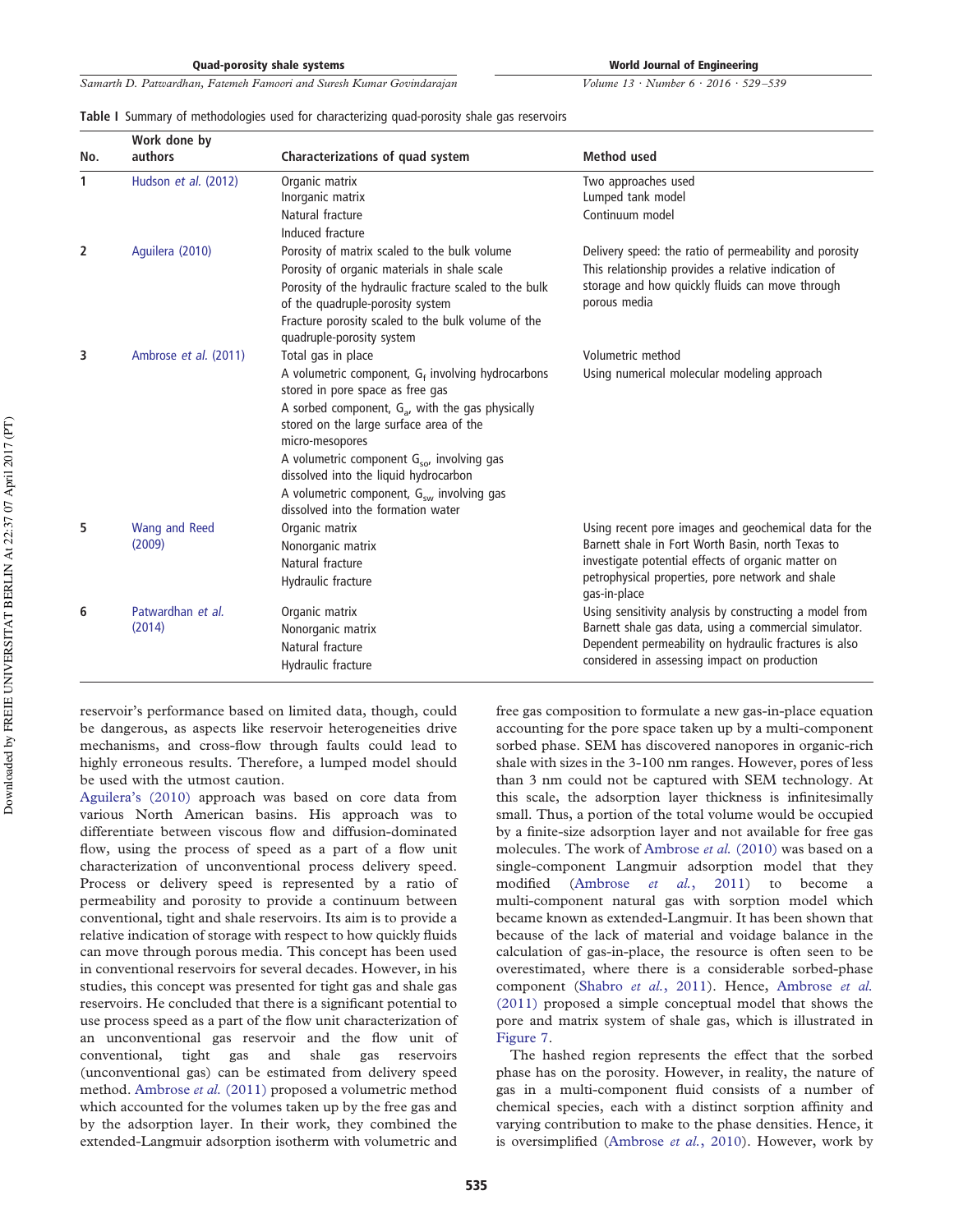Figure 7 Petrophyscial model from Ambrose et al. (2010), showing volumetric constituents of a typical shale gas matrix



Note: The hashed region described the interplay between the sorbed phase and the total porosity **Source:** Ambrose et al. (2011)

**Figure 8** Petro-physical model conceptually showing the volumetric constituents of shale gas matrix



Source: Ambrose et al. (2010)

Ambrose *et al.* (2011) has corrected their concept from being a single-component to becoming a multi-component sorbed phase for the void volume, for which the diagram is shown in Figure 8. The simple diagram, that is Figure 9, depicts the new methodology used to determine gas-in-place vs the old methodology. The figure derives information from SEM images, and explains in a simple manner, how the errors get incorporated into calculations, by assuming that the sorbed gas takes up no volume. This method yields a more accurate total gas-in-place prediction, and it is suggested that an adjustment is necessary in volume calculation, especially for shale gas which has high  $C_2^+$  composition and total organic *Volume 13 · Number 6 · 2016 · 529 –539*

Figure 9 Comparison of the old and new methodologies in estimation of shale gas-in-place



Source: Ambrose et al. (2011)

content. The results indicate that a multi-component nature for shale gas introduces new implications into the gas-in-place estimations. It has been found that a significant sorbed amount could be predicted incorrectly by considering the gas-in-place as pure methane and by not considering the adsorption layer effect.

Wang and Krupnick (2013) provided a model using Barnett shale gas basin data. They investigated the potential effect of organic matter on petro-physical properties, pore network and fluid in shale gas systems. From gas content and adsorption data from Barnett shale, it was suggested that a significant amount of free gas is stored in organic matter. Organic matter is oil-wet and associated pores work as nanofilters of hydrocarbon flow and water-blocking. It was concluded that fluid flow in organic matter is single-phase. The reason is that most pores in organic materials are 10 to 1,000 times larger than the mean free path of gas molecules in reservoir conditions. Hence, owing to high porosity and single-phase flow, the gas slippage effect in organic matter is considerably higher than that in the inorganic matrix and equal or larger than that in the fracture. It could be the hidden pathway to high gas production in gas shales when further connected with natural or hydraulic fractures. Patwardhan *et al.* (2014) indicated that production from wells completed in a quad-porosity reservoir is dependent on the placement of hydraulic fractures and the degree of connectivity to the existing natural fractures. Using a fracture-completed horizontal well in different configurations of quad-porosity shale gas reservoirs, the work used a model to evaluate the effect of gas flow and storage in such systems on production parameters. Additionally, sensitivity analysis is carried out on critical parameters such as permeability, fracture half-length, fracture conductivity, fracture spacing, etc. to observe its impact on well performance.

From the above-cited work, it can be concluded that shale reservoirs are highly heterogeneous rocks with multiple porosities and storage mechanisms. Through various discussed approaches and formulations, almost all authors have recommended that to quantify the actual gas-in-place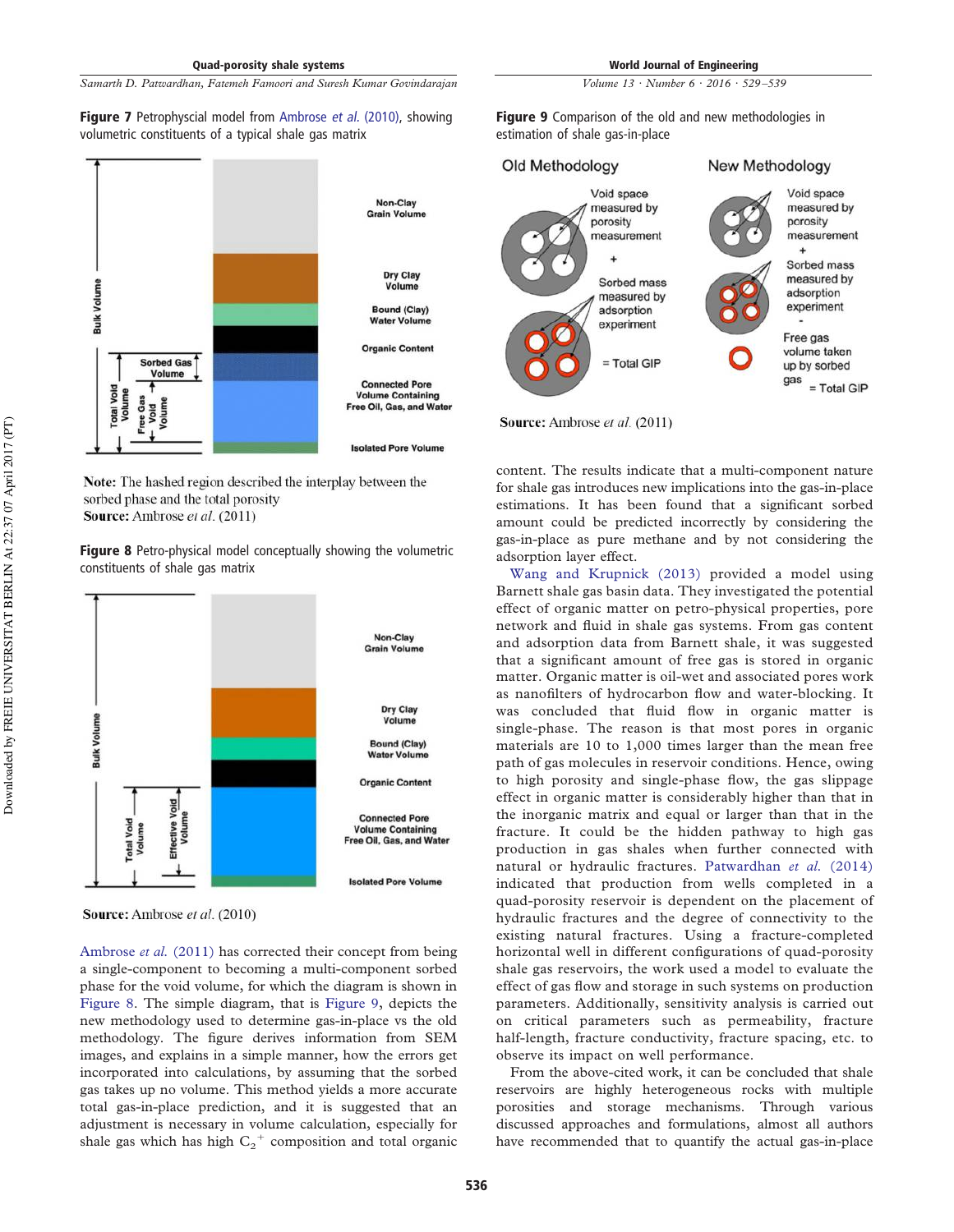Quad-porosity shale systems

*Samarth D. Patwardhan, Fatemeh Famoori and Suresh Kumar Govindarajan*

accurately and predict production performance in such reservoirs, these should be considered as multiple and/or most likely quad-porosity systems.

#### 8. Summary and conclusions

A detailed review regarding previous work performed on the topic of shale systems as quad-porosity reservoirs was given in this study. A critical assessment of the previous work that was performed leads us to the following conclusions:

- Containment of gas in shale reservoirs is done in four storage mechanisms – a nonorganic matrix, an organic matrix, natural fractures and hydraulically induced fractures.
- Various flow mechanisms that characterize flow in shale reservoirs have been discussed in detail. Also, ways of improving transport mechanisms in such reservoirs were discussed.
- It is seen that if the simulation model for shale gas is built with separate matrix and fracture characterization, then the model results have a higher chance of validating the corresponding field observations.
- Slippage and Knudsen diffusion are critical phenomena, when it comes to gas flow mechanisms in such reservoirs. These should not be ignored, as it increases the matrix's apparent permeability, which should be considered when accurately representing a reservoir in reservoir simulation.
- It would be highly incorrect not to consider shale as a quad-porosity system, while estimating the oil-in-place. With this incorrect estimate, all future prediction models would, in turn, paint a wrong economic scenario.
- Literature discusses various types of mathematical models that describe fluid flow through nano-Darcy shale gas reservoirs.
- Micro- and macrofractures within the matrix need to be handled differently than the created hydraulic fractures. A significant difference in flow through these systems affects the overall cumulative production capability.
- Many complexities are associated with shale gas sub-systems, and further investigations, both on the experimental and the modeling levels, need to be done to improve the understanding of such reservoirs.

#### 9. Way forward

A critical review of the quad-porosity nature of shale gas systems has led us to some future directions/recommendations about ways in which this work could be extended:

- The laboratory experiment for gas evolution has been used to calibrate the shale gas model (Javadpour *et al.*, 2007). Further, different flow regimes were suggested based on this calibration and the observed production profiles were justified with statistics models. It still remains to be seen whether the different flow regimes and production profiles will be validated with an actual numerical model, which is built from field data, and which captures the actual flow physics.
- It has been seen in all the experimental studies that have been undertaken, that all lost gas is ignored and is not considered. Lost gas is the amount of gas which is released while transporting a core from wellbore to surface. A

*Volume 13 · Number 6 · 2016 · 529 –539*

detailed analysis of the captured lost gas could help develop a better insight into the storage and flow mechanisms in such reservoirs.

- Work done shows that the simulation models perform reasonably well with field data, if the matrix is subdivided. To what extent can the matrix be subdivided/finely gridded, to reach the desired accuracy and exact field-data match? Focusing on the solution obtained from the model as opposed to the computational cost required needs to be investigated.
- Methodology has been developed in the literature, where the authors have extended the single-fracture-scale dual-porosity to fractures of higher scale. Investigations need to be done for situations where the scaling of fractures is taken to much higher levels for a leaky fault, for example, which also acts like a fracture for fluid flow.
- It can be suggested that someone should endeavor to estimate quad-porosity gas-in-place, adding delivery speed (permeability/porosity) methodology to compare the difference.
- Usually in all studies, gas flow is taken to be single-phase in nature. But, there is bound to be some production of water along with gas. The impact of a multi-phase flow on storage and flow characteristics of a quad porosity shale reservoir would be interesting to see.

#### References

- Abdassah, D. and Ershaghi, I. (1986), "Triple-porosity for representing naturally fractured reservoirs", *SPE Form Evaluation*, Vol. 2 No. 1, pp. 113-127.
- Aguilera, R. (2010), "Flow units: from conventional to tight gas to shale gas reservoirs", SPE 132845 presented at the Trinidad and Tobago Energy Resources Conference held in port of Spain, Trinidad.
- Al-Ahmad, H. and Wattenbarger, R.A. (2011), "Triple-porosity models: one further step towards capturing fractured reservoirs heterogeneity", Paper SPE – 149054 presented at SPE Saudi Arabia Section Technical Symposium and Exhibition, Saudi Arabia.
- Al-Ghamdi, A. and Ershaghi, I. (1996), "Pressure transient analysis of dually fractured reservoirs", *Society of Petroleum Engineers Journal*, Vol. 1 No. 1, pp. 93-100.
- Ambrose, R.J., Hartman, R.C. and Akkutlu, I.Y. (2011), "Multi-component sorbed-phase consideration for shale gas-in-place", SPE 141416 Paper presented at the SPE production and Operation Symposium held in Oklahoma City, Oklahoma.
- Ambrose, R.J., Hartman, R.C., Diaz-Campos, M., Akkutlu, I.Y. and Sondergeld, C.H. (2010), "New pore-scale consideration for shale gas in place calculation", SPE 131772 paper presented at the Unconventional Gas Conference, Pittsburgh, PA.
- Andrade, J., Civan, F., Devegowda, D. and Sigal, R. (2010), "Accurate simulation of shale-gas reservoirs", Paper SPE – 135564 presented at the SPE Annual Technical Conference and Exhibition, Florence.
- Andrade, J., Civan, F., Devegowda, D. and Sigal, R.F. (2011), "Design and examination of requirements for a rigorous shale gas reservoir simulator compared to current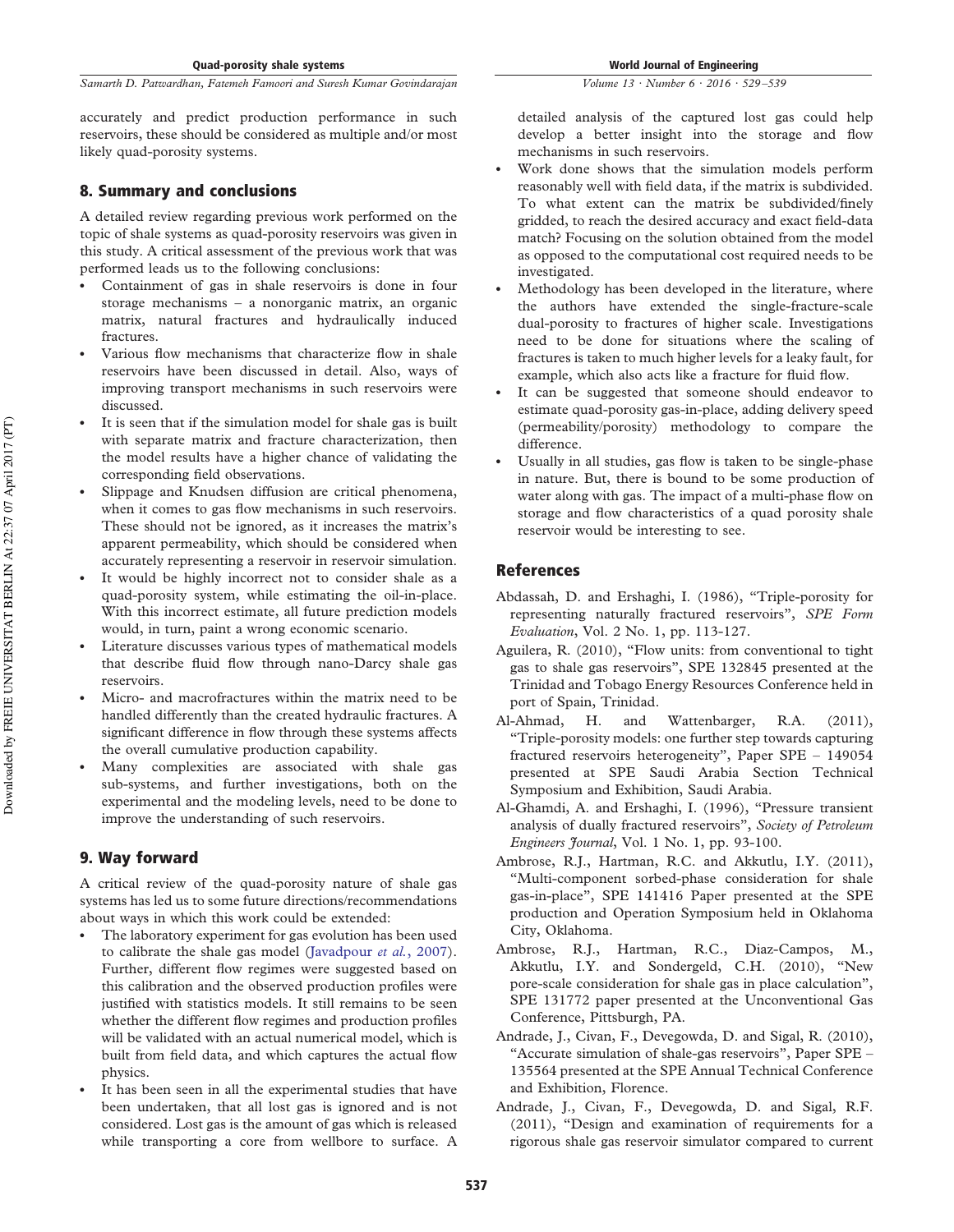shale gas simulators", SPE 144401 presented at the SPE North America Unconventional Gas Conference held in The Woodland, TX.

- Apaydin, O.G., Ozkan, E. and Raghavan, R. (2012), "Effect of discontinuous microfractures on ultralight matrix permeability of a dual-porosity medium", *SPEREE*, Vol. 15 No. 4, pp. 473-485.
- Boyer, C., Keischnick, J., Lewis, R.E. and Waters, G. (2006), "Producing gas from its source", *Oilfield Review*, Vol. 18 No. 3, pp. 36-49.
- Civan, F. (2010), "Effective correlation of apparent gas permeability in tight porous media", *Transport in Porous Media*, Vol. 82 No. 2, pp. 375-384.
- Dreier, J., Ozkan, E. and Kazemi, H. (2004), "New analytical pressure-transient models to detect and characterize reservoirs with multiple fracture system. SPE 92039 presented at the SPE international Petroleum Conference in Puebla, Mexico.
- Freeman, C.M., Moridis, G., Ik, D. and Blasingame, T. (2010), "A numerical study of transport and storage effect for tight gas and shale gas reservoir systems", SPE 131583 presented at the International Oil and Gas Conference and Exhibition, Beijing.
- Haghshenas, B., Clarkson, C.R. and Chen, S. (2013), "Multi-porosity multi-permeability models for shale gas reservoirs", SPE 167220 presented at the SPE Unconventional Resource Conference, Calgary, Alberta.
- Hinkley, R., Gu, Z., Wong, T. and Camilleri, D. (2013), "Multi-porosity simulation of unconventional reservoirs", SPE 167146 presented at the SPE Unconventional Resources Conference held in Calgary, Alberta.
- Hudson, J.D. (2011), "Quad porosity model for description of gas transport in shale-gas reservoir", M.Sc thesis, Melbourne School of Petroleum and Geological Engineering, University of Oklahoma.
- Hudson, J.D., Civan, F., Micheal-Villazon, G., Devegowda, D. and Sigal, R. (2012), "Modeling multiple-porosity transport in gas-bearing shale formations", SPE 153535 presented at the SPE Latin American and Caribbean Petroleum Engineering Conference held in Mexico City, Mexico.
- Javadpour, F. (2009), "Nanopores and apparent permeability of gas flow in Mudrocks (shales and siltstone)", *Journal of Canadian Petroleum Technology*, Vol. 48 No. 8, pp. 16-21.
- Javadpour, F., Fisher, D. and Unsworth, M. (2007), "Nanoscale gas flow in shale gas sediments", *Journal of Canadian Petroleum Technology*, Vol. 46 No. 10.
- Lancaster, D.E., Jochen, V.A., Cain, B.A., Parks, W.M. and Hills, D.G. (1996), "Production from fractured shales", *Society of Petroleum Engineers Reprint Series*, Vol. 45 Nos 4/5.
- Legrand, N., Kamp, A.M. and Gosselin, O.R. (2016), "Multi scale fracture integration into a multiple-porosity model: fracture lumping and optimal number of scales", SPE Europec featured at 78th EAGE Conference and Exhibition, Society of Petroleum Engineers.
- Lopez, B. and Aguilera, R. (2013), "Evaluation of quintuple porosity in shale petroleum reservoirs", SPE 165681 presented at the SPE eastern Regional Meeting Held in Pittsburg, PA.

*Volume 13 · Number 6 · 2016 · 529 –539*

- Lopez, B. and Aguilera, R. (2014), "Petrophysical quantification of multiple porosities in shale petroleum reservoirs", SPE 171638 – MS presented at the SPE/CSUR Unconventional Resources Conference held in Calgary, Alberta.
- Loucks, R.G., Reed, R.M., Ruppel, S.C. and Jarvie, D.M. (2009), "Morphology, genesis and distribution of nanometer-scale pores in siliceous mudstone of the Mississippian Barnett shale", *Journal of Sedimentary Research*, Vol. 79 No. 12, pp. 848-861.
- Lu, X.C., Li, F.C. and Watson, A.T. (1995), "Adsorption measurements in Devonian Shales", *Fuel*, Vol. 74 No. 4, pp. 599-603.
- Lui, C.Q. (1981), "Exact solution for the compressible flow equation through a medium with triple-porosity", *Applied Mathematics and Mechanics*, Vol. 2 No. 4, pp. 457-462.
- Moghanloo, R.G., Javadpour, F. and Davoduv, D. (2013), "Contribution of methane molecular diffusion in kerogen to gas-in-place and production", SPE 165376 presented at the SPE Western Regional & AAPG Pacific Section Meeting 2013 Joint Technical Conference held in Monterey, CA.
- Patwardhan, S.D., Famoori, F., Gunaji, R.G. and Kumar, G.S. (2014), "Simulation and mathematical modeling of stimulated shale gas reservoirs", *Industrial and Engineering Chemistry Research*, Vol. 53 No. 51, pp. 19788-19805.
- Shabro, V., Torres-Verdin, C. and Javadpour, F. (2011), "Numerical simulation of shale –gas production: from pore-scale modeling of slip-flow, Knudsen diffusion, and Langmuir desorption to reservoir modeling of compressible fluid", SPE 144355 presented at the Unconventional Gas Conference, SPE, The Woodlands, TX.
- Sondergeld, C., Ambrose, R. and Rai, C. (2010), "Micro-structure studies of gas shales", SPE 131771 presented at the SPE Unconventional Gas Conference, Pittsburgh, PA.
- Swami, V. and Settari, A.T. (2012), "A pore scale flow model for shale gas reservoir", SPE 155756 presented at the Unconventional Gas Conference, SPE, Pittsburgh, PA.
- Swami, V., Settari, A. and Aguilera, R. (2013), "Modeling of stress dependent permeability tensor with pressure depletion/ injection for fractured reservoirs", SPE 164839-MS presented at 2013 SPE Europe in London.
- Teng, W., Jiang, Y., Jiang, R., He, J., Gao, X. and Liu, Z. (2016), "Pressure transient analysis of complex fracture networks in shale gas reservoirs with multiple-porosity transport mechanisms", SPE 180970 – MS presented at SPE Argentina Exploration and Production of Unconventional Resources Symposium held in Buenos Aires.
- Wang, F.P. and Reed, R.M. (2009), "Pore network and fluid flow in gas shales", SPE 124253 presented at the Annual Technical Conference and Exhibition, New Orleans, LA.
- Wang, Z. and Krupnick, A. (2013), "US shale gas development – what led to the boom? Issue Brief", *Resources for the Future*.
- Warren, J.E. and Root, P.J. (1963), The behavior of naturally fractured reservoirs", *SPEJ*, Vol. 3 No. 3, pp. 245-255.